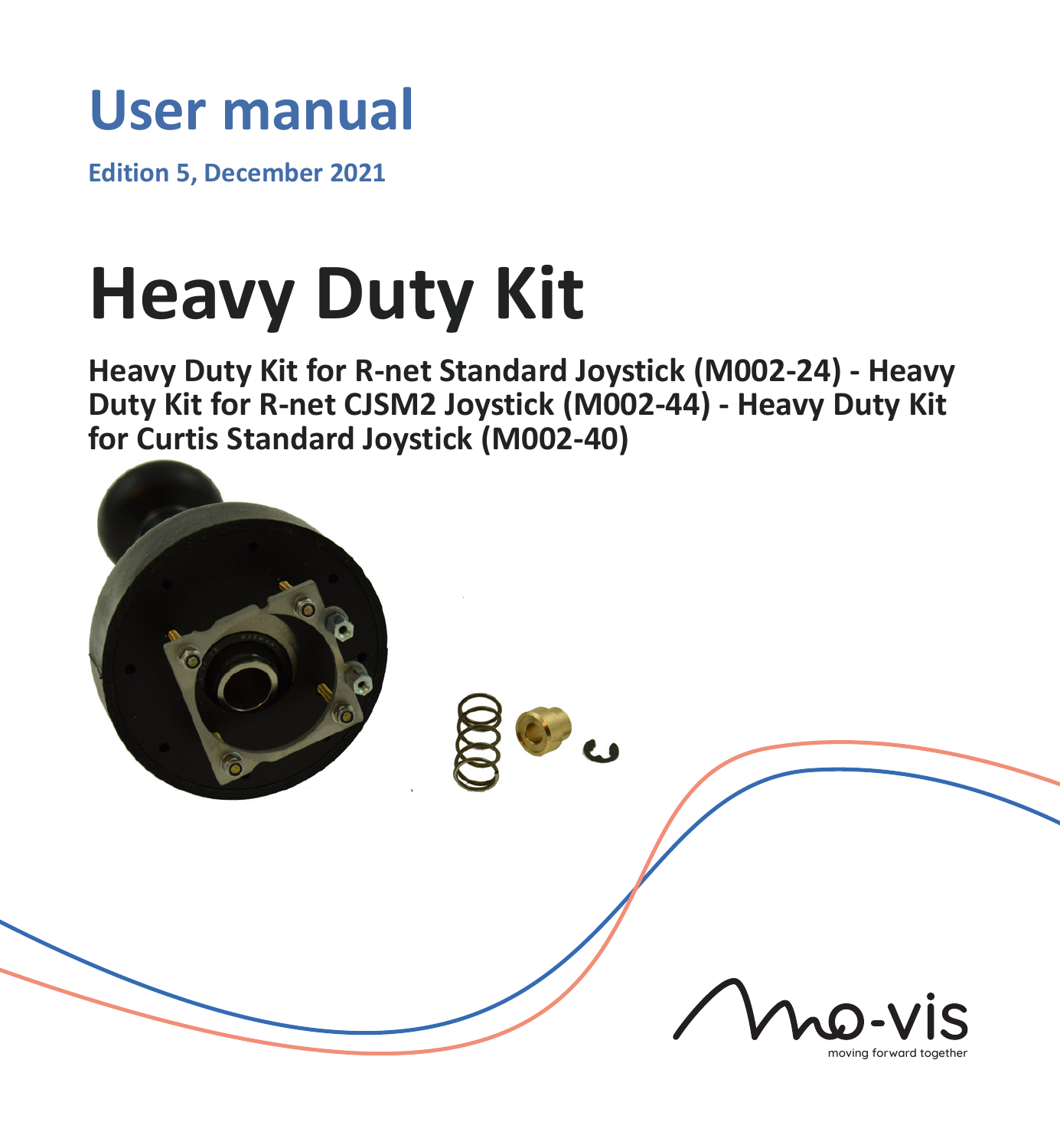# **Contents**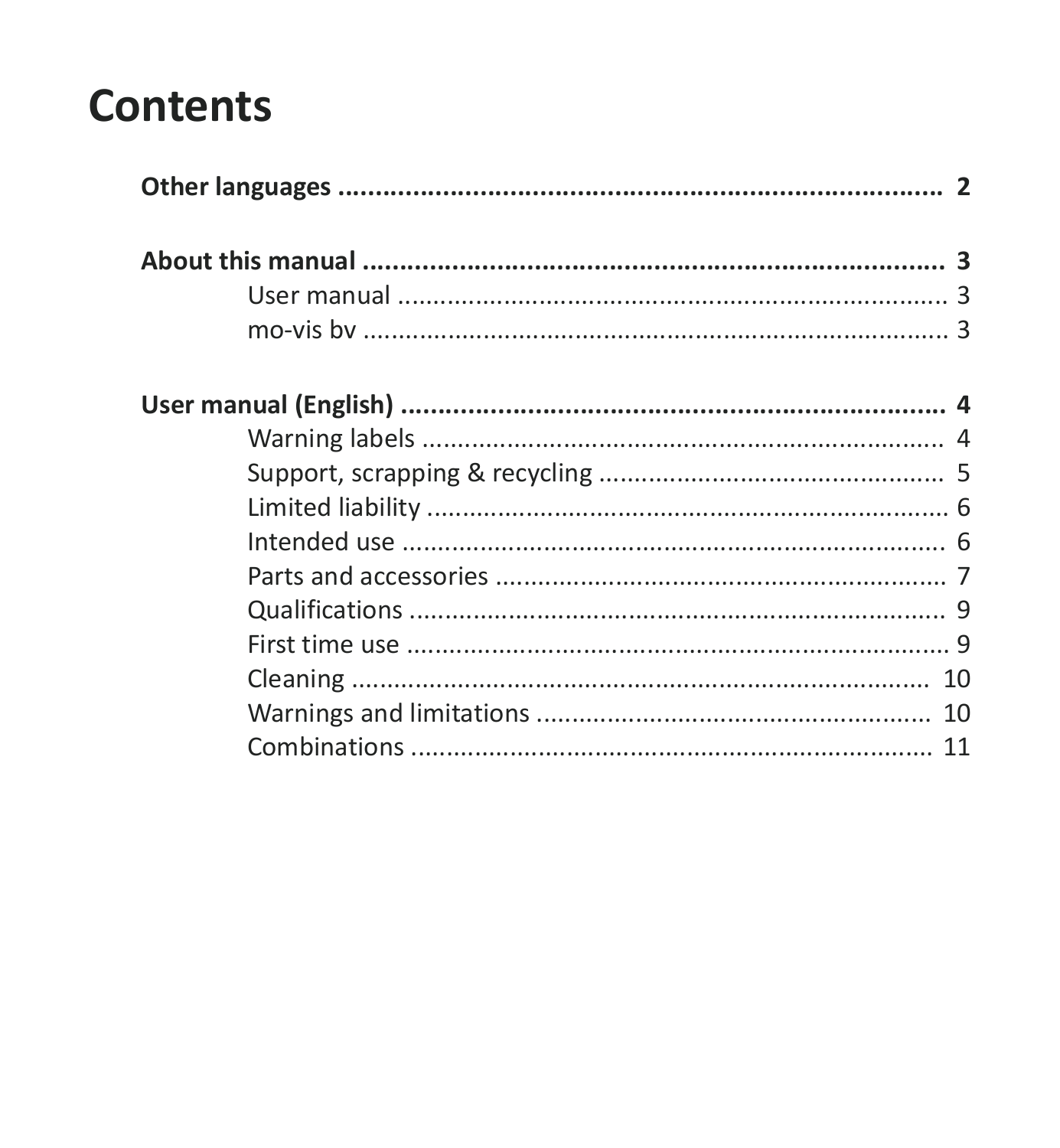# <span id="page-2-0"></span>**Other languages**

- DE: Auf unserer Website finden Sie diese Anleitung in Deutsch.
- EN: You can find this manual in English on our website.
- FR: Vous pouvez trouver ce manuel en français sur notre site Web.
- NL: De Nederlandse handleiding kunt u op onze website vinden.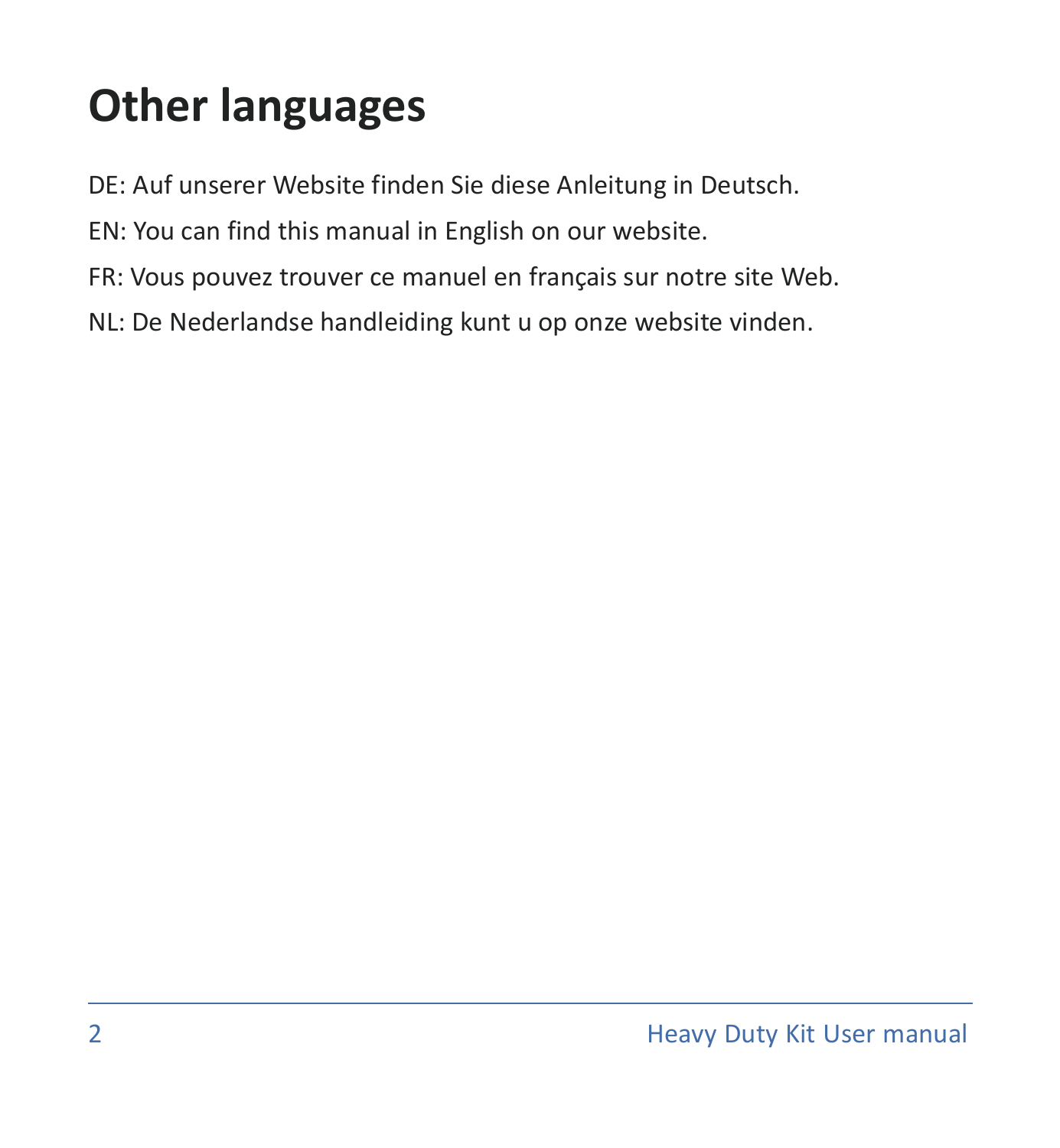# <span id="page-3-0"></span>**About this manual**

### <span id="page-3-1"></span>**User manual**

Thank you for choosing a mo-vis product!

This manual contains **useful and important information** about your device. **Please read it carefully before use and store safely for future reference**.

Our team (or your authorized dealer) will be happy to answer your questions.

### <span id="page-3-2"></span>**mo-vis bv**

Biebuyckstraat 15D . 9850 Deinze . Belgium

<http://www.mo-vis.com> . [contact@mo-vis.com](mailto:contact@mo-vis.com) . +32 9 335 28 60

 $\epsilon$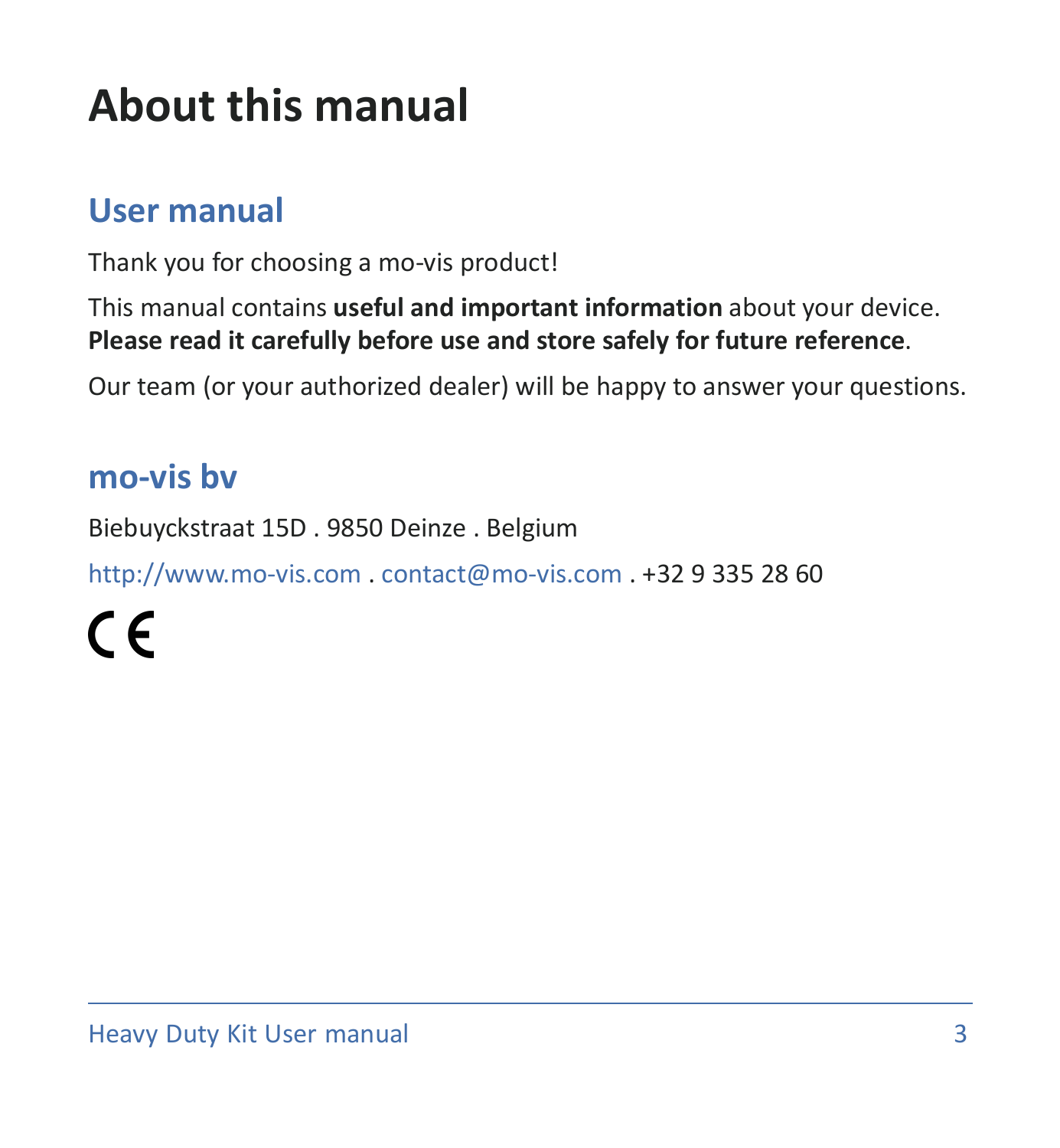# <span id="page-4-0"></span>**User manual (English)**

# <span id="page-4-1"></span>**Warning labels**

*Please read this manual, the safety instructions and warning texts carefully, in order to reduce the risks associated to the device. Our products are safe under normal and reasonably foreseeable operating conditions.*

**NOTE:** This symbol indicates general notes and information.

**CAUTION:** This symbol indicates caution for a hazardous situation that, if not avoided, could result in minor or moderate injury.

**WARNING:** This symbol indicates a warning for a hazardous situation that, if not avoided, could result in death or serious injury.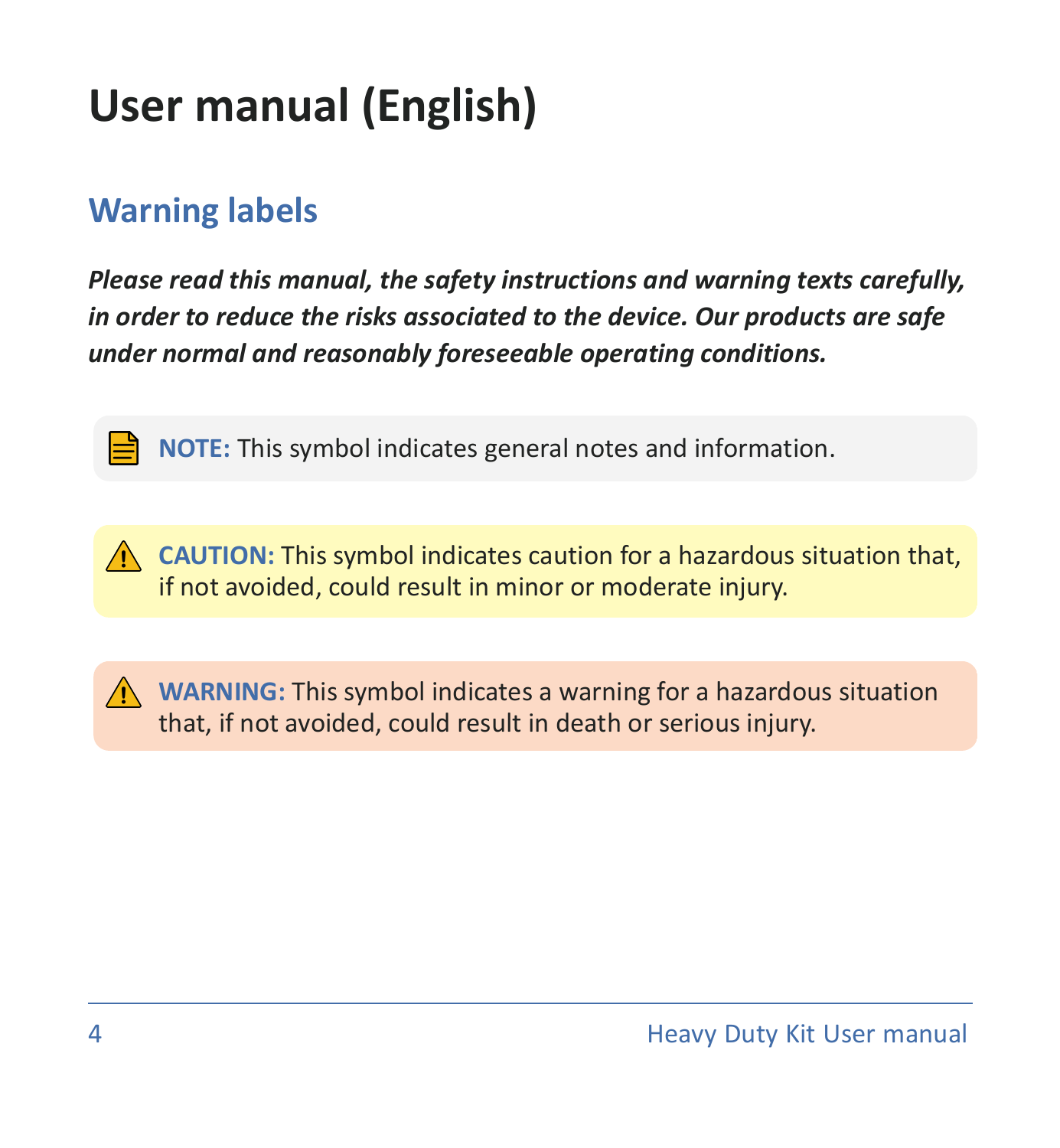# <span id="page-5-0"></span>**Support, scrapping & recycling**

#### *Technical support*

**TROUBLE:** In case of technical problems:

- Contact your dealer
- If your dealer is not available or unknown, please contact mo-vis: [contact@mo-vis.com](mailto:contact@mo-vis.com) or +32 9 335 28 60.

Always state the product code and device serial number when contacting us. This ensures you are provided with the correct information.

#### *Spare parts and accessories*

Contact mo-vis or your dealer for more information about spare parts and accessories.

#### *Scrapping & recycling*

**CAUTION:** For scrapping, adhere to your local waste legislation. Dispose of obsolete electronic parts responsibly in accordance with local recycling regulations.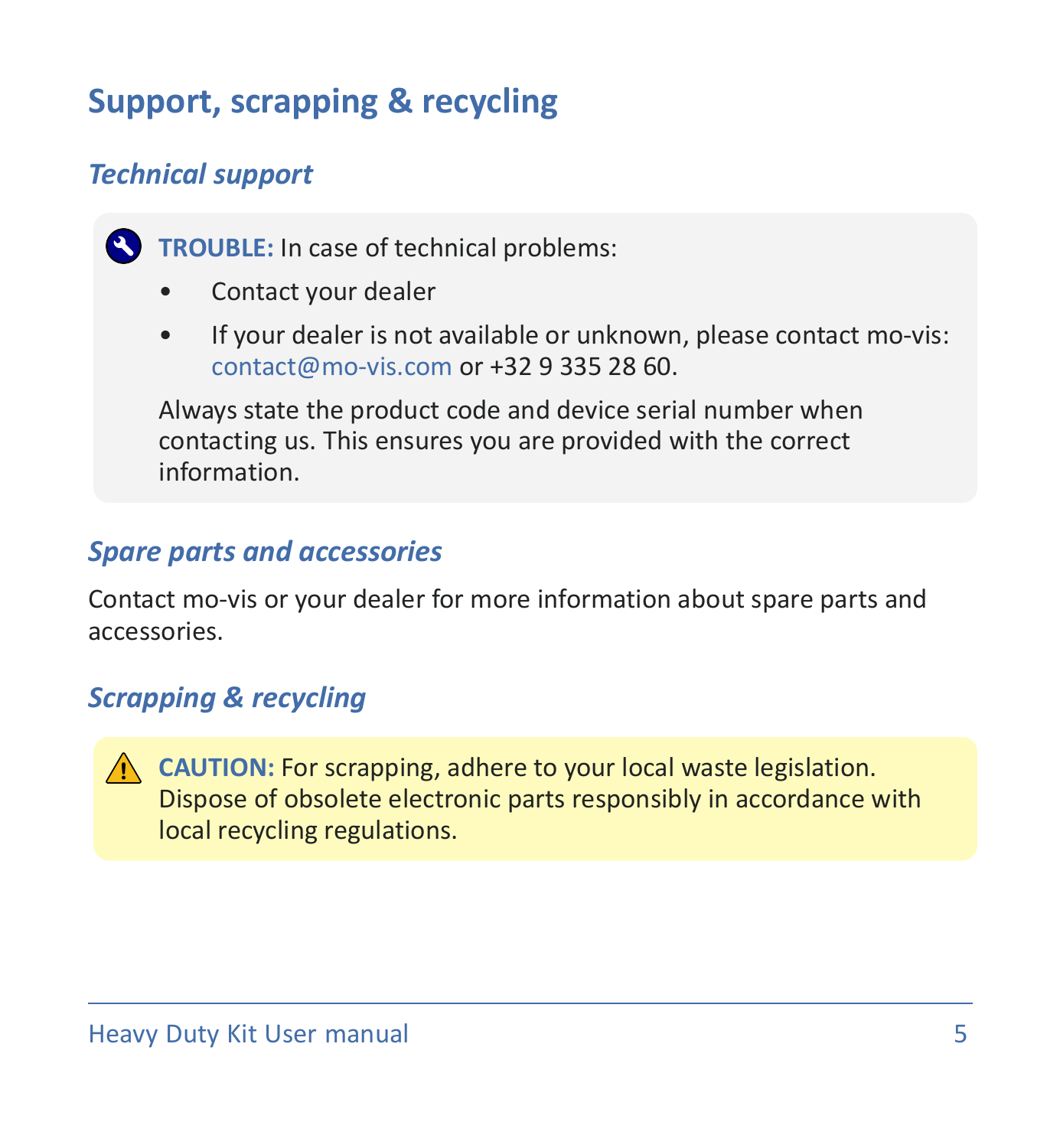# <span id="page-6-0"></span>**Limited liability**

*mo-vis accepts no liability for personal injury or damage to property that may arise from the failure of the user or other persons to follow the recommendation, warnings and instructions in this manual.*



**NOTE:** All mo-vis manuals can be found at <http://www.mo-vis.com> where they can be consulted in PDF format.

**NOTE:** In case any serious incident occurs in relation to this device, this should be reported immediately to mo-vis and the competent authority of the Member State in which the user is established.

# <span id="page-6-1"></span>**Intended use**

The Heavy Duty Kit is a mounting kit specifically designed to turn a standard joystick into a joystick for heavy duty, making the joystick fit for users with excessive force (spasticity, dystonia...).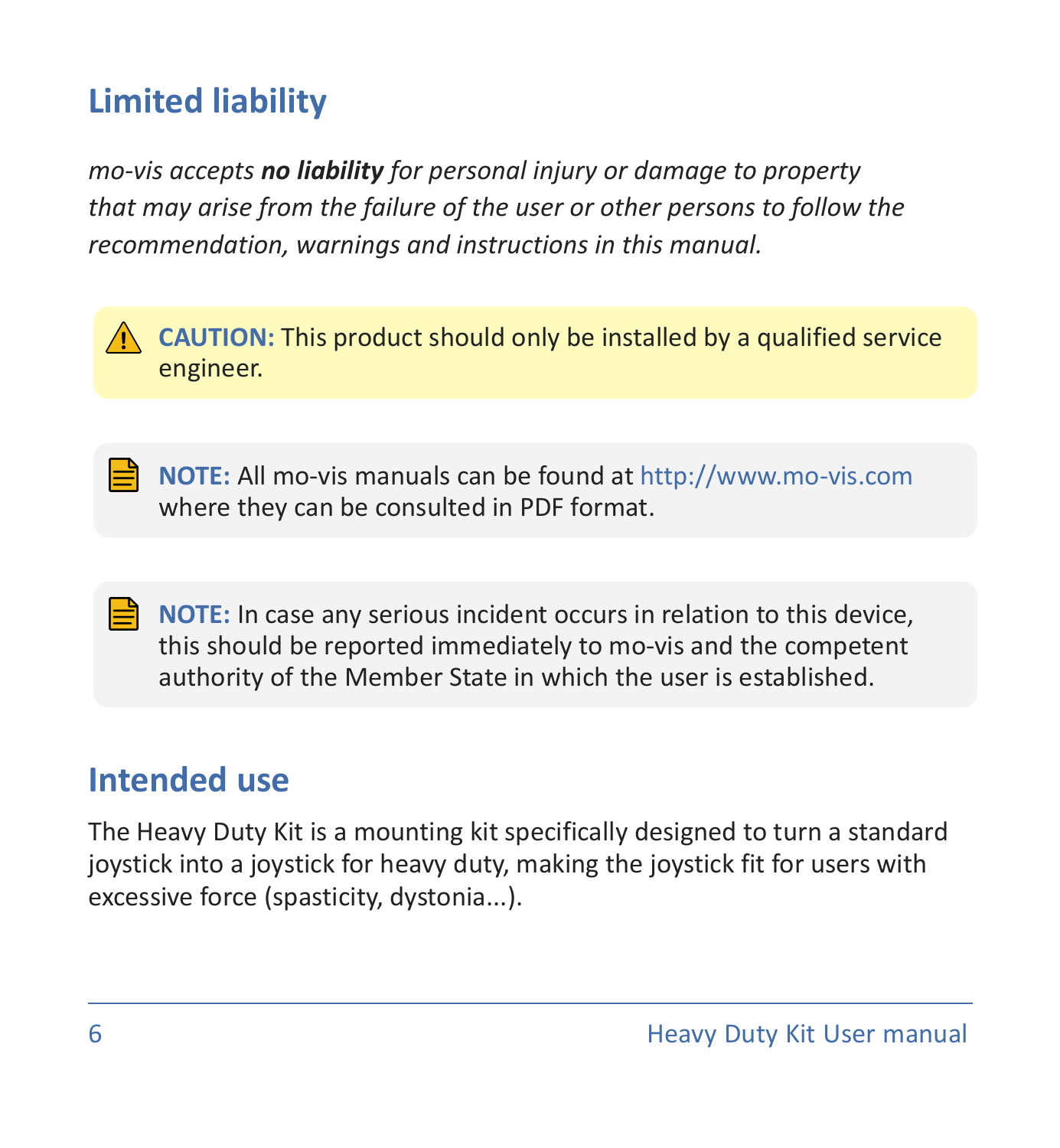There are different versions available:

- M002-24 Heavy Duty Kit for R-net Standard Joystick
- M002-44 Heavy Duty Kit for R-net CJSM2 Joystick
- M002-40 Heavy Duty Kit for Curtis Standard Joystick

### <span id="page-7-0"></span>**Parts and accessories**

| <b>EXAMPLE</b> | <b>DESCRIPTION PART / ACCESSORY</b>         |
|----------------|---------------------------------------------|
|                | Upper part Heavy Duty kit (screws included) |
|                | Slide washer Heavy Duty Joystick (6003202)  |
|                | Heavy Duty spring d1.3 Dm12.8 (PMSPR00002)  |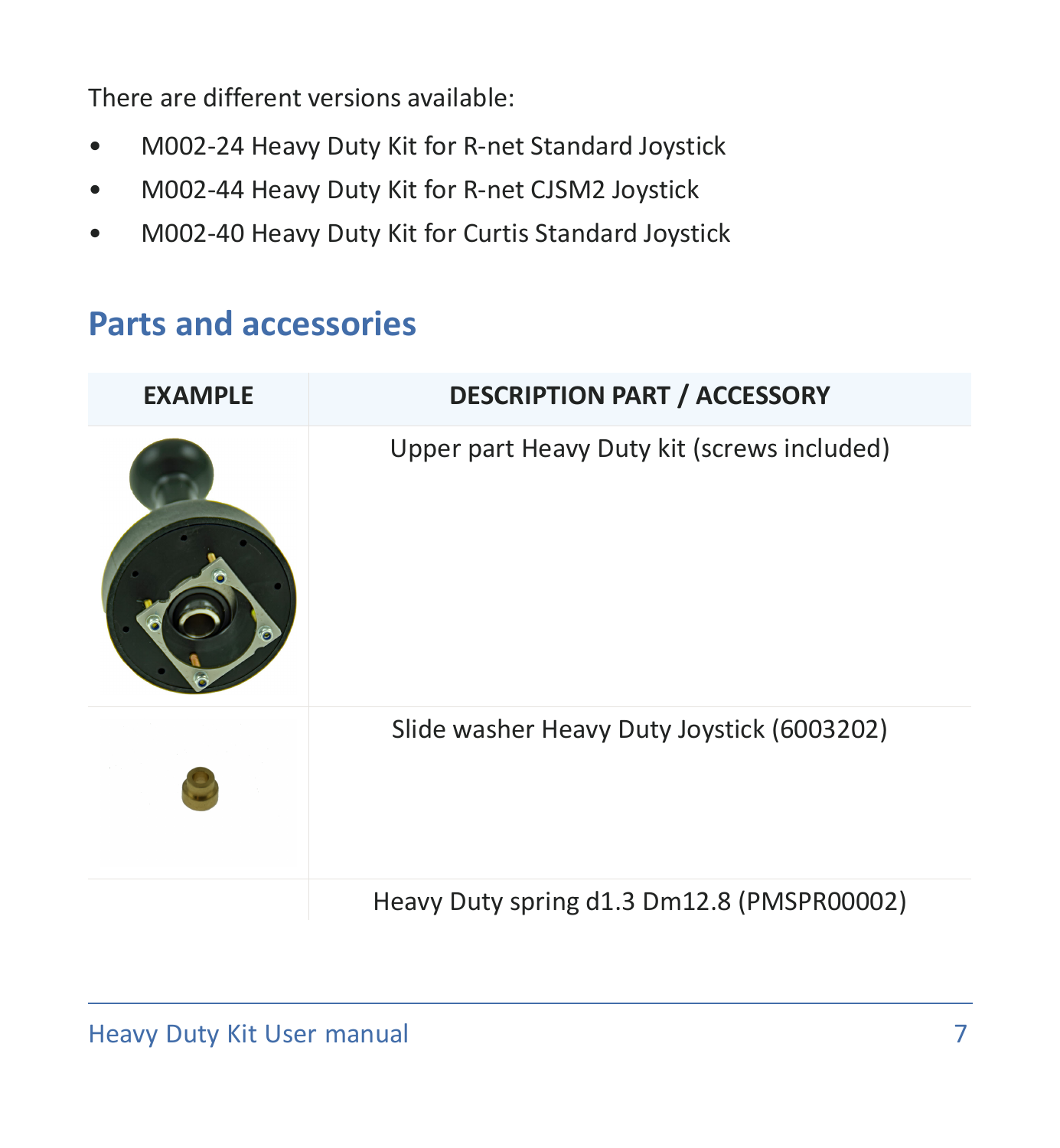| <b>EXAMPLE</b> | <b>DESCRIPTION PART / ACCESSORY</b>       |
|----------------|-------------------------------------------|
|                |                                           |
| 67             | Circlip D5 Din 6799 (PMCIR00010)          |
| E Gundenhausen | Syringe grease, 1 ml super lube (M002-29) |
|                | 3mm drill bit (TMHAT00055)                |

*D-M002-24-70-MX Heavy Duty Kit User manual*

*D-M002-24-70-MX Heavy Duty Kit Installation manual*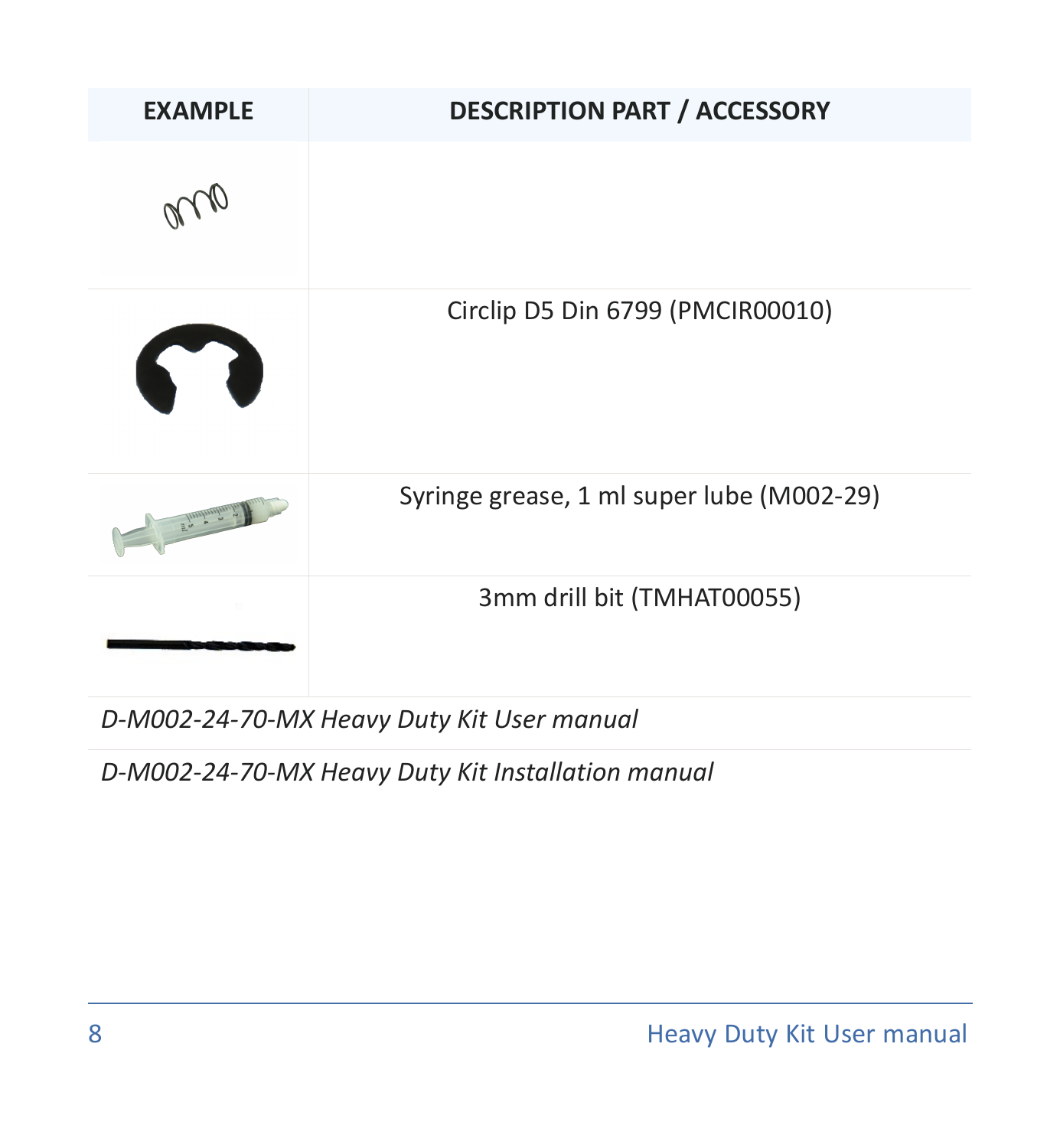# <span id="page-9-0"></span>**Qualifications**

**CAUTION:** Only a qualified service engineer may install the device.

**CAUTION:** An incorrect programming of the wheelchair or device electronics, may cause damage to the devices or injury to the user.

# <span id="page-9-1"></span>**First time use**

**CAUTION:** Only a qualified service engineer may install the device.

**CAUTION:** An incorrect programming of the wheelchair or device electronics, may cause damage to the devices or injury to the user.

**CAUTION:** A qualified service engineer should assist during first time use of the device and make sure that all functions are clear to the user, including what to do in case of problems or doubt.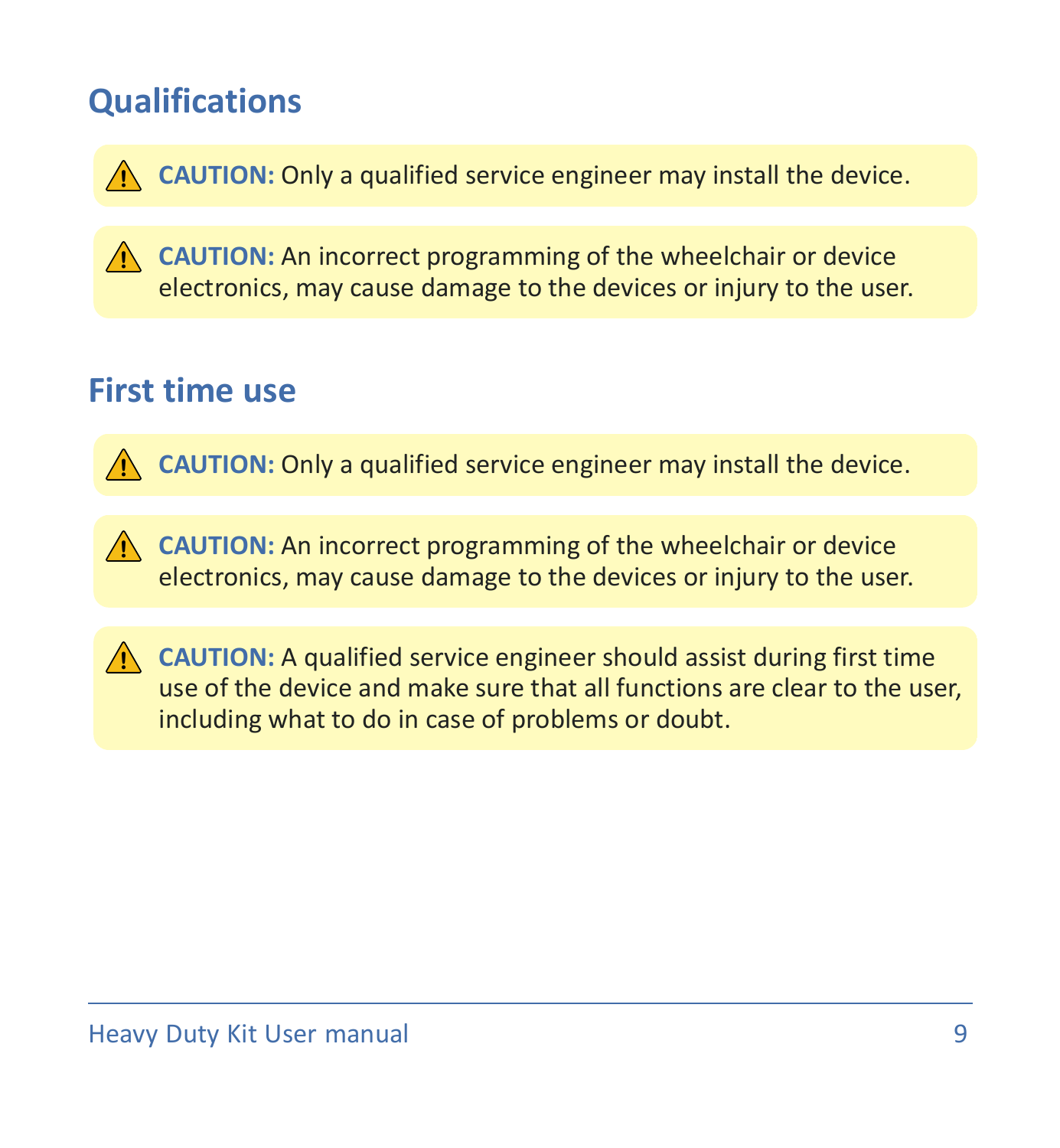# <span id="page-10-0"></span>**Cleaning**



**WARNING:** As dust and dirt could lead to reduced functionality, all parts of the device should be cleaned on a regular basis (monthly) or whenever needed.

- Gently remove dust and dirt with a damp cloth.
- Use only non-aggressive disinfectant cleaning agents.

**CAUTION:** Do not immerse in water or use excessive amounts of liquid.

**CAUTION:** Do not apply additional lubricants to the moving parts.

The handles of the joystick can be removed to clean them.

- You may shortly immerse the handle in warm water with a gentle cleaning agent. Let the handle dry before putting it back on.
- If the handle is damaged, worn out or remains dirty, please contact your authorized dealer or mo-vis to replace it.

# <span id="page-10-1"></span>**Warnings and limitations**

**NOTE:** This product complies with the limit values for Electromagnetic Compatibility (EMC) with respect to power wheelchairs, as set out in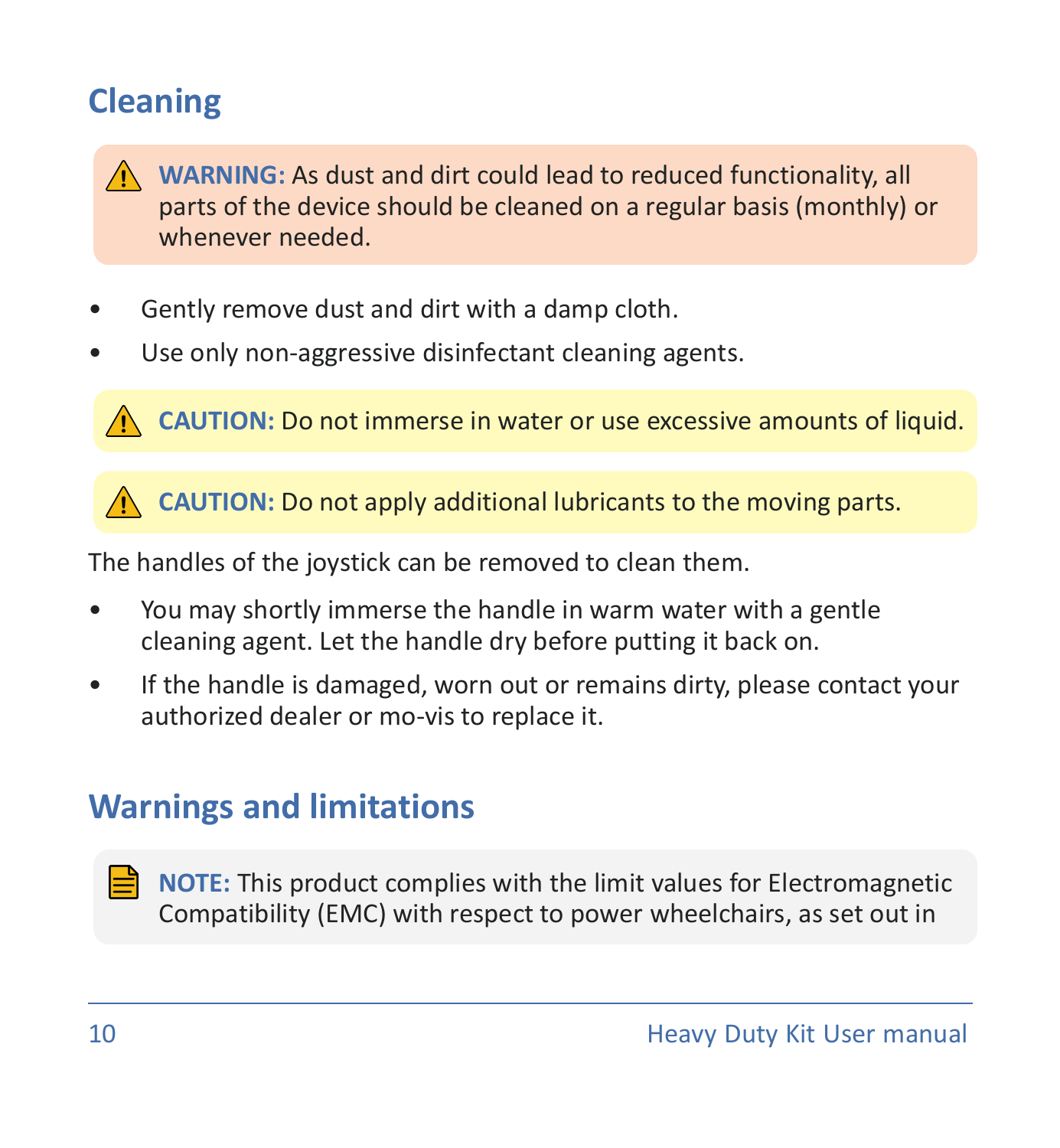the harmonized standards for the EU in the Medical Device Regulation, No. 2017/745.

**WARNING:** Do not cover or block the device to avoid uncontrolled behavior of the device or the wheelchair.

# <span id="page-11-0"></span>**Combinations**

There are different versions of this device available for combination with different wheelchair electronics. Please refer to the *Installation Manual* of this device for more information.